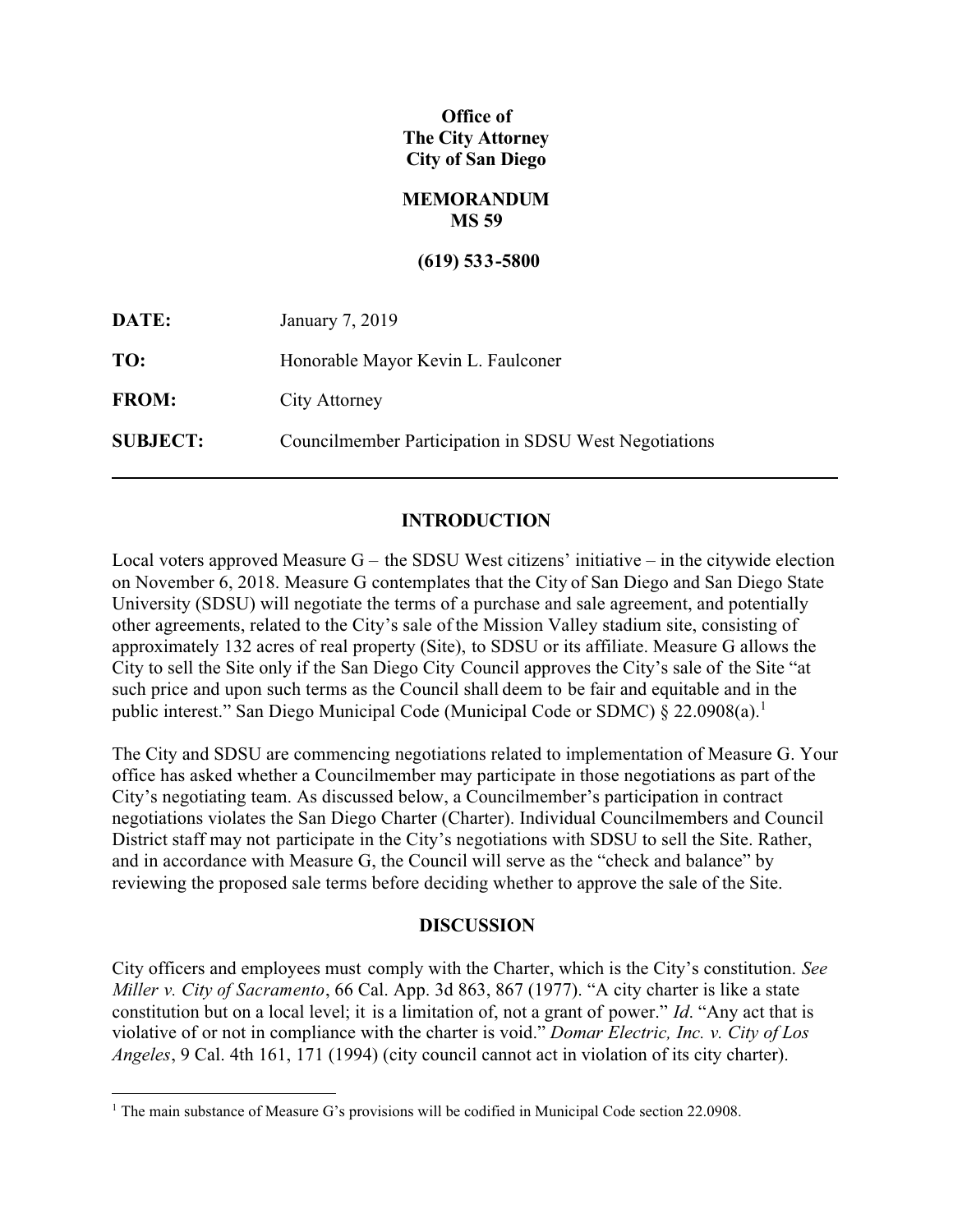Honorable Mayor Faulconer January 7, 2019 Page 2

Under the Charter, the Council is the City's legislative body, responsible for making public policy decisions, and the Mayor is the City's chief executive officer and chief budget and administrative officer. *See* Charter §§ 11, 11.1, 11.2, 12, 28, 260, 265. The Charter establishes a separation of authority between the Council (legislative authority) and the Mayor (executive and administrative authority), including a system of checks and balances, similar to the separation of powers among the three branches of government under the state and federal constitutions. City Att'y MOL No. 2015-13 (Aug. 24, 2015); 2007 Op. City Att'y 347 (2007-1; Apr. 6, 2007). "The separation of powers doctrine limits the authority of one of the three branches of government to arrogate to itself the core functions of another branch." *Carmel Valley Fire Prot. Dist. v. State of Cal.*, 25 Cal. 4th 287, 297 (2001) (citations omitted). The separation of powers doctrine is intended to prevent the basic or fundamental powers of the government from being combined in the hands of a single person or a group. *Id*.

The Charter dictates that the Mayor will supervise administration of the City's affairs and make recommendations to the Council regarding the City's affairs. *See* Charter §§ 28, 260, 265(b)(3). "The Mayor holds all of the City's administrative power, and is solely responsible for the day-today operations of the City." 2010 City Att'y Report 808 (2010-30; July 26, 2010). Accordingly, the Mayor's office, or a City department acting under the Mayor's direction, conducts the City's contract negotiations, including real property negotiations.

A Councilmember's participation in contract negotiations would intrude upon the Mayor's exclusive authority under the Charter to conduct the City's administrative affairs and would violate the Charter's mandate for a separation of authority between the legislative and executive branches of City government.<sup>2</sup> If a City department presents a negotiated contract for the Council's approval, and if an individual Councilmember disfavors the negotiated terms, the Councilmember may exercise his or her legislative prerogative by voting to deny the contract or requesting that the Mayor renegotiate contract terms. A Councilmember's legislative function under the Charter does not extend to negotiating contract terms directly with a third party at the outset. Moreover, we believe a Councilmember's direct involvement in contract negotiations, followed by that same Councilmember's vote on the negotiated contract, would undermine the Charter's system of checks and balances for City government.

The Mayor may keep the Council apprised of ongoing contract negotiations without implicating a Charter violation. The Council may ask the Mayor to provide informational updates regarding negotiations, and the Mayor "shall inform the Council of any material facts or significant developments related to all matters under the jurisdiction of the Council." Charter § 32.1. Also, the Council may provide limited direction on real property negotiations through Closed Session discussions. The Ralph M. Brown Act (Brown Act) permits the Council to hold a Closed Session

<sup>&</sup>lt;sup>2</sup> We are informed that Measure G proponents have interpreted Measure G to require the involvement of one or more Councilmembers in negotiations for sale of the Site. As mentioned above, Measure G requires that, before the City's sale of the Site can occur, the Council must approve the sale terms. SDMC § 22.0908(a). However, nothing in Measure G requires, or even envisions, that a Councilmember will participate in Site-related negotiations. Indeed, consistent with the Mayor's role under the Charter, Measure G states: "Nothing in this section abrogates, or is intended to abrogate, the Mayor's administrative and executive authority, particularly with regard to engaging in good faith contract negotiations, including purchase and sales agreements for the City." *Id*. § 22.0908(z).